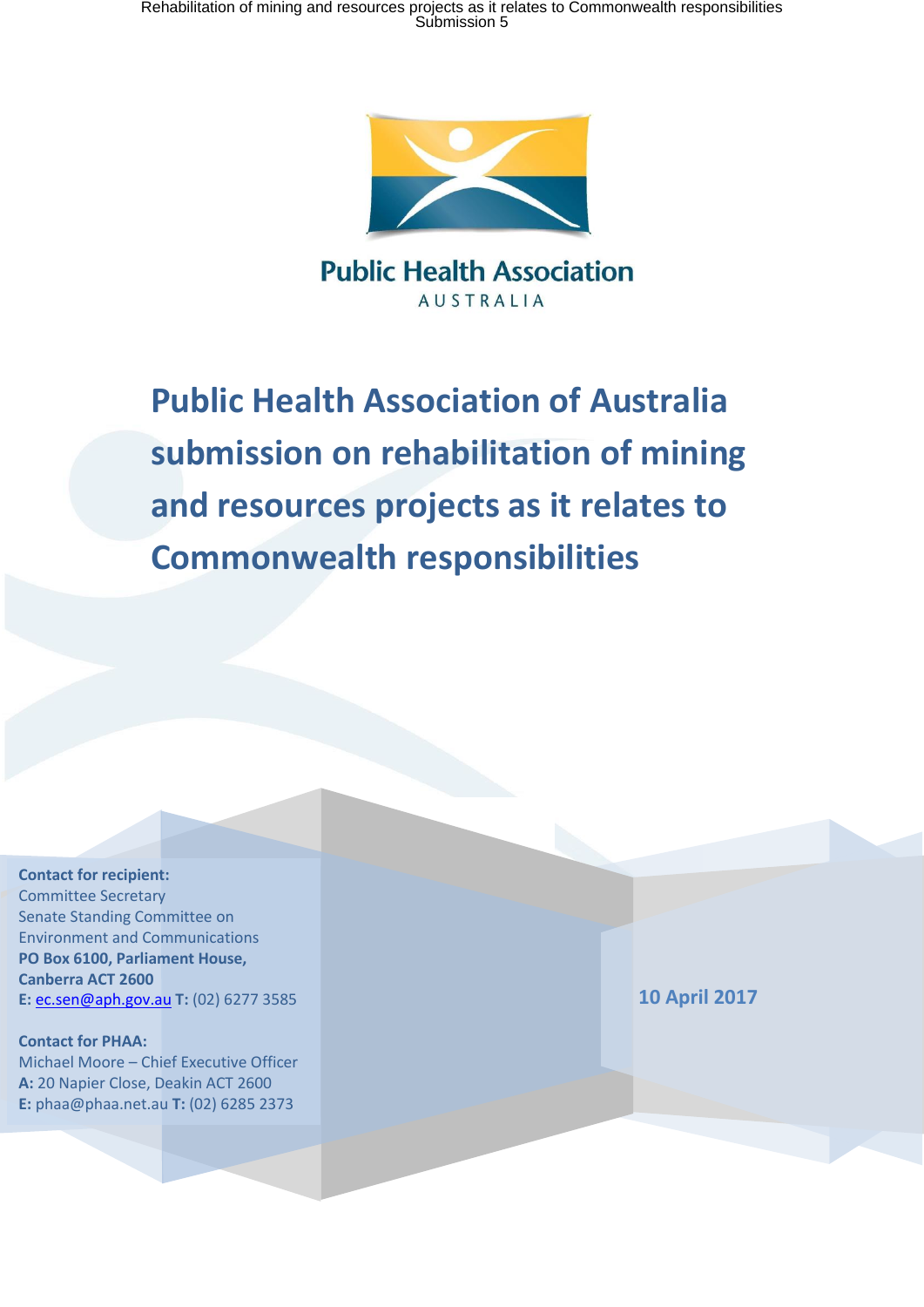*PHAA submission on rehabilitation of mining and resources projects as it relates to Commonwealth responsibilities*

# **Contents**

| d. the effectiveness of current Australian rehabilitation practices in safeguarding human health and                                                                                                 |
|------------------------------------------------------------------------------------------------------------------------------------------------------------------------------------------------------|
| e. the effectiveness of existing abandoned mines programs, with regard to repairing environmental                                                                                                    |
| g. the potential social, economic and environmental impacts including on matters of national                                                                                                         |
| h. the potential social, economic and environmental benefits of adequate rehabilitation, including job<br>opportunities in communities affected by job losses in the mining and resources sectors  5 |
|                                                                                                                                                                                                      |
|                                                                                                                                                                                                      |
|                                                                                                                                                                                                      |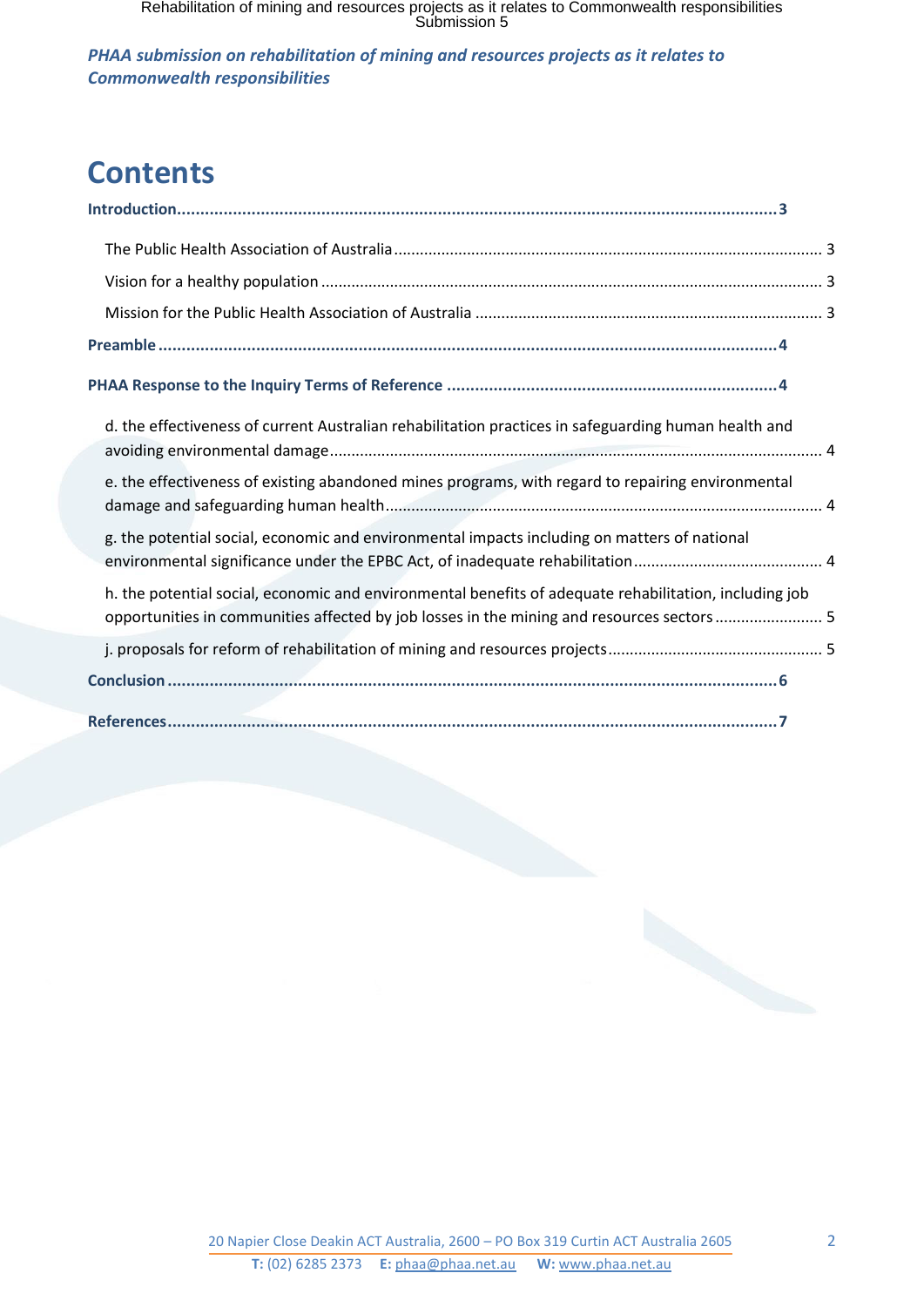### *PHAA submission on rehabilitation of mining and resources projects as it relates to Commonwealth responsibilities*

## <span id="page-2-0"></span>**Introduction**

### <span id="page-2-1"></span>**The Public Health Association of Australia**

The Public Health Association of Australia (PHAA) is recognised as the principal non-government organisation for public health in Australia working to promote the health and well-being of all Australians. It is the pre-eminent voice for the public's health in Australia. The PHAA works to ensure that the public's health is improved through sustained and determined efforts of the Board, the National Office, the State and Territory Branches, the Special Interest Groups and members.

The efforts of the PHAA are enhanced by our vision for a healthy Australia and by engaging with likeminded stakeholders in order to build coalitions of interest that influence public opinion, the media, political parties and governments.

Health is a human right, a vital resource for everyday life, and key factor in sustainability. Health equity and inequity do not exist in isolation from the conditions that underpin people's health. The health status of all people is impacted by the social, cultural, political, environmental and economic determinants of health. Specific focus on these determinants is necessary to reduce the unfair and unjust effects of conditions of living that cause poor health and disease. These determinants underpin the strategic direction of the Association.

All members of the Association are committed to better health outcomes based on these principles.

### <span id="page-2-2"></span>**Vision for a healthy population**

A healthy region, a healthy nation, healthy people: living in an equitable society underpinned by a wellfunctioning ecosystem and a healthy environment, improving and promoting health for all.

### <span id="page-2-3"></span>**Mission for the Public Health Association of Australia**

As the leading national peak body for public health representation and advocacy, to drive better health outcomes through increased knowledge, better access and equity, evidence informed policy and effective population-based practice in public health.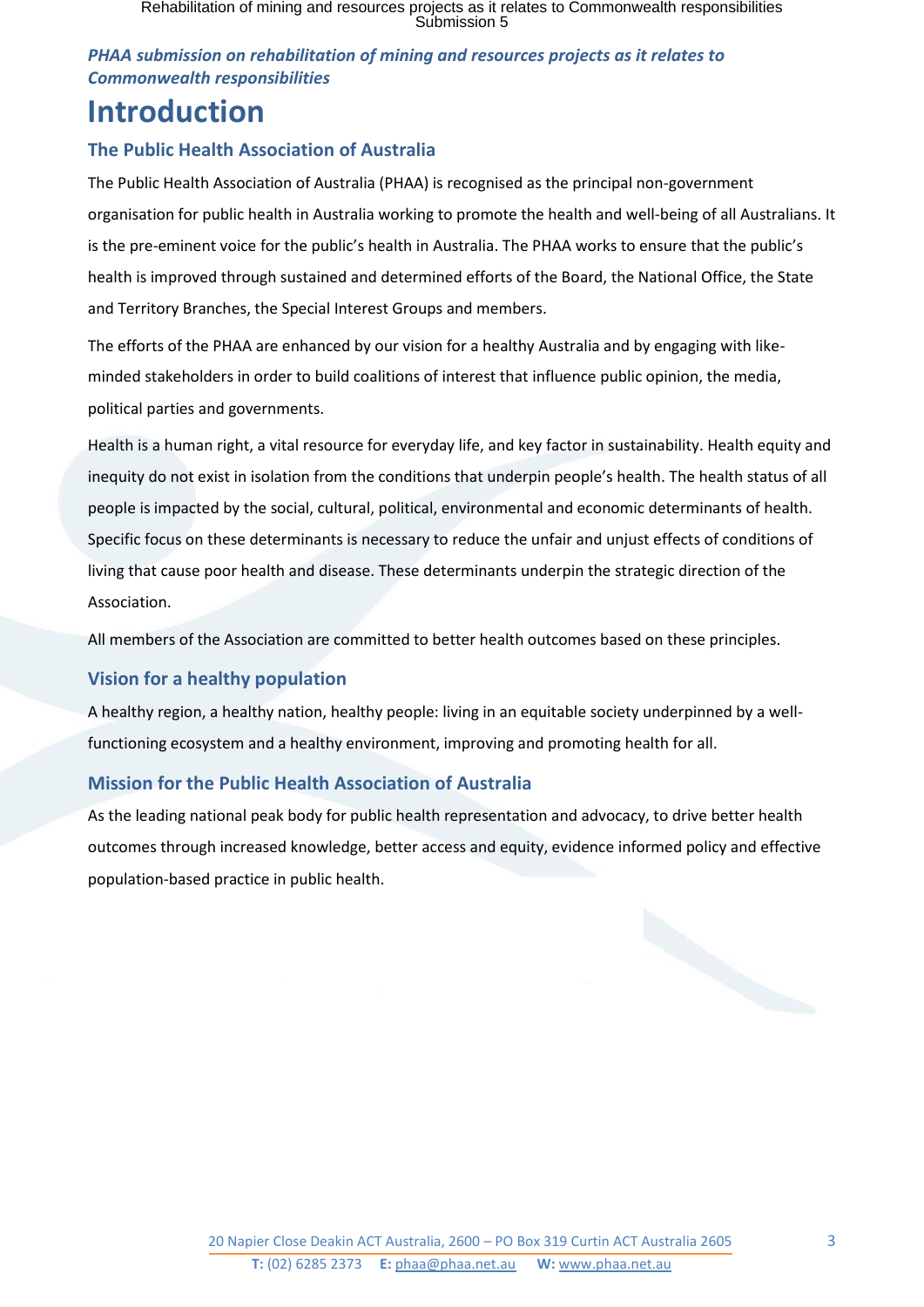### *PHAA submission on rehabilitation of mining and resources projects as it relates to Commonwealth responsibilities*

## <span id="page-3-0"></span>**Preamble**

PHAA welcomes the opportunity to provide input to the Inquiry into the rehabilitation of mining and resources projects as it relates to Commonwealth responsibilities. The reduction of social and health inequities should be an over-arching goal of national policy and recognised as a key measure of our progress as a society. The Australian Government, in collaboration with the States/Territories, should outline a comprehensive national cross-government framework on reducing health inequities. All public health activities and related government policy should be directed towards reducing social and health inequity nationally and, where possible, internationally.

# <span id="page-3-1"></span>**PHAA Response to the Inquiry Terms of Reference**

- <span id="page-3-2"></span>**d. the effectiveness of current Australian rehabilitation practices in safeguarding human health and avoiding environmental damage**
- <span id="page-3-3"></span>**e. the effectiveness of existing abandoned mines programs, with regard to repairing environmental damage and safeguarding human health**

The effective rehabilitation of mining and resources projects is essential to protecting the health of the Australian population. The PHAA believes the regulatory framework in Australia should be based on a precautionary principle approach rather than a 'proceed until danger is proven' approach. To enact this, adequate funding for the Environmental Protection and Biodiversity Conservation (EPBC) Act is required, to ensure compliance staff are able to monitor adherence to approval conditions and conduct regular assessments. The PHAA is concerned that funding levels are not always adequate for this. Similarly, as acknowledged by the Australian Minerals Institute, state rehabilitation bonds are often insufficient for the actual costs of rehabilitation $<sup>1</sup>$ .</sup>

A recent report highlighted that there is little data available on the rehabilitation of mining sites, with few positive examples out of the more than 60,000 sites across Australia<sup>2</sup>. This strongly suggests the need for increased transparency around these processes.

## <span id="page-3-4"></span>**g. the potential social, economic and environmental impacts including on matters of national environmental significance under the EPBC Act, of inadequate rehabilitation**

Inadequate rehabilitation has multiple social, environmental and health impacts which need to be minimised or avoided. Reclamation involves restoring a site to a condition similar to before the mining or resource project began. This requires ensuring that there are no pollutants to contaminate land and waterways, that the land is safe and stable for animals and humans, and that the rehabilitated land is sustainable. Discharges of heavy metals and acids from mining sites have potential consequences including pollution of water sources affecting residential usage, fish populations and wildlife habitats and soil contamination, with the lack of vegetation on mining sites leading to increased soil erosion. Waste rock,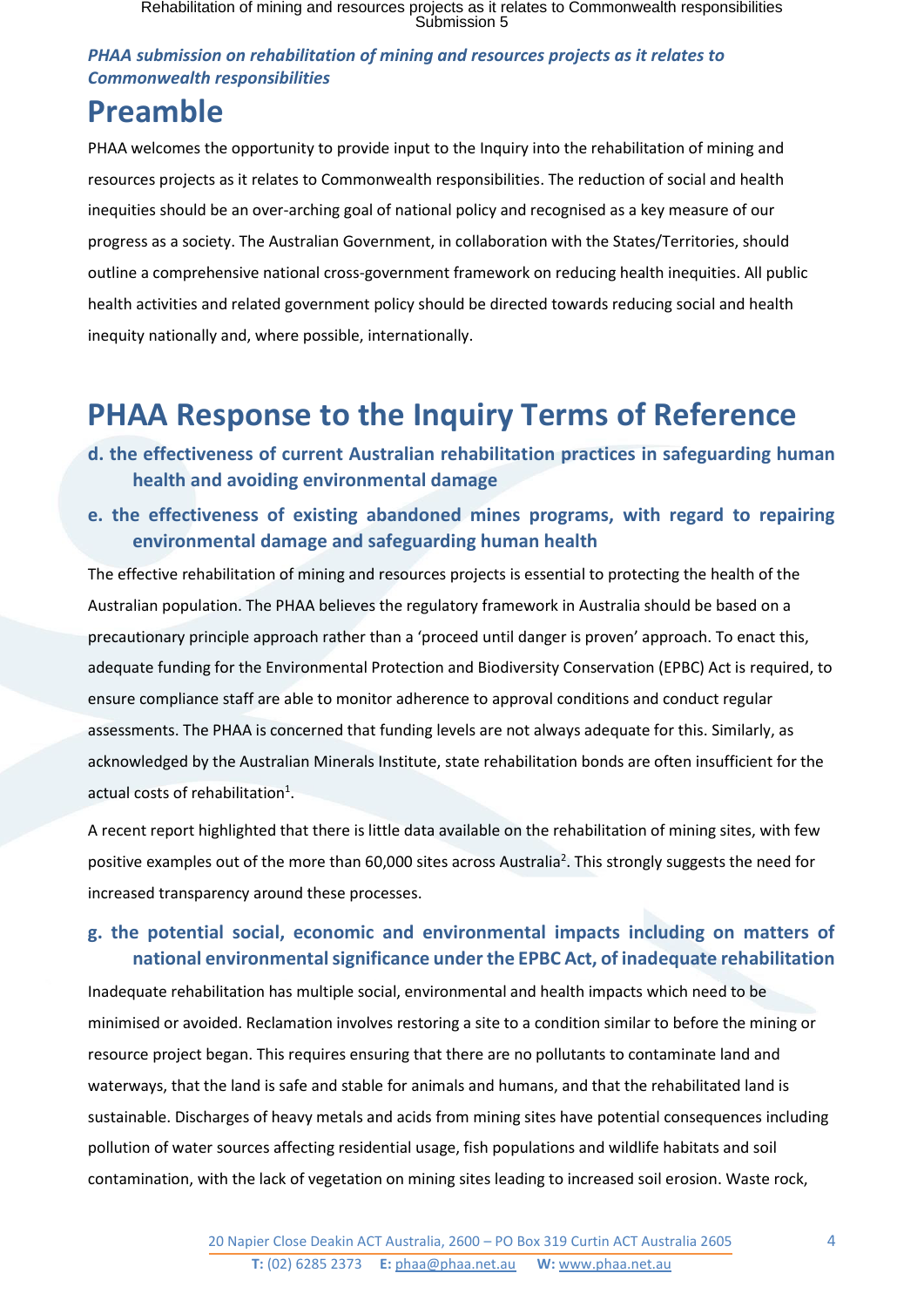#### *PHAA submission on rehabilitation of mining and resources projects as it relates to Commonwealth responsibilities*

blown dust and tailings contribute to air pollution. There is no established blood lead threshold below which adverse health effects do not occur, and in towns with a long history of mining and smelting, lead is found in dust in footpaths, housing, yards and children's play areas.

Exposure to some chemicals has been linked to a range of health conditions including asthma<sup>345</sup>, allergies<sup>6</sup>, autoimmune diseases, cancers<sup>78</sup>, neurological impairment<sup>9</sup>, birth defects and infertility<sup>10</sup>. Some chemical contaminants may be passed on to the next generation both prenatally and during pregnancy and breastfeeding<sup>11 12 13 14</sup>. These adverse health effects may also be linked with health inequities, with people of low socioeconomic status being more likely to be employed in occupations with higher levels of chemical exposure such as mining and to live in more contaminated communities.

There are additional risks for Aboriginal and Torres Strait Islander communities where traditional diets are formed around bush foods, which are susceptible to contamination from inadequately rehabilitated mining sites<sup>15</sup>. Aboriginal and Torres Strait Islander people are already the most disadvantaged Australians, and many are dependent upon and enjoy bush foods and bush medicine.

## <span id="page-4-0"></span>**h. the potential social, economic and environmental benefits of adequate rehabilitation, including job opportunities in communities affected by job losses in the mining and resources sectors**

The PHAA is not opposed to mining (except coal and underground coal gasification) but strongly supports practices of good rehabilitation of mining and resource projects, and the environmental protection arising from these practices. Strong regulations for rehabilitation should include both human and ecosystem health. Human health, and risks to health, are related to both direct exposure to mine waste, and from a well-functioning ecosystem. For example, remediation of land contaminated with lead, if adequately funded and supported, may be effective in lowering dangerous blood lead levels. In communities such as these, preventive strategies at the community/population level are the most effective way to reduce lead exposure. Ideally, rehabilitation goes further than simply avoiding poor health outcomes, and contributes to community wellbeing such as by providing public green space or other community-determined uses.

Mine site rehabilitation provides an opportunity for cultural maintenance and strengthening for Aboriginal and Torres Strait Islander people. This may be important for people's identity, self-esteem and health and well-being, in addition to protection from specific risks associated with bush foods and medicines.

### <span id="page-4-1"></span>**j. proposals for reform of rehabilitation of mining and resources projects**

The funding and independence of monitoring systems are essential for successful rehabilitation of mining and resources projects. Approval conditions should explicitly include that developers fund independent and ongoing monitoring of how well the developers are meeting their approval conditions. This requires the involvement of an independent third party such as the relevant State Environmental Protection Agency or the Commonwealth Department of the Environment and Energy, possibly to conduct a tender for the ongoing monitoring process. This would help ensure that assessors do not have any conflict of interest in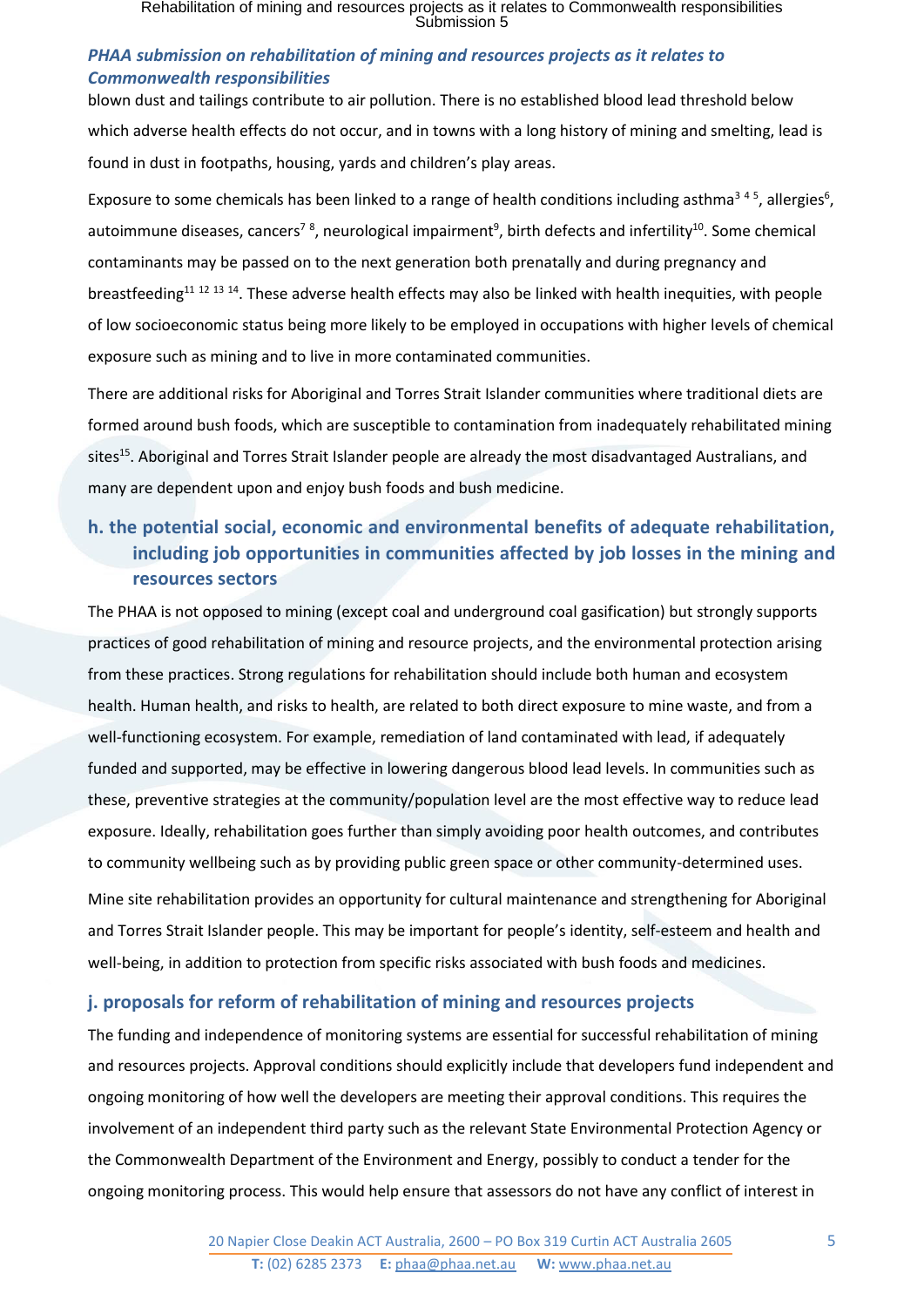#### *PHAA submission on rehabilitation of mining and resources projects as it relates to Commonwealth responsibilities*

terms of future work if they provide an adverse report. Alternatively, the Commonwealth could better fund compliance officers to check the compliance with approval conditions. The approval conditions should include the cost of the monitoring system during the life of the mine and its associated rehabilitation, with the power to increase the funding provided if the cost of monitoring compliance exceeds estimates.

Engagement with the local Aboriginal and Torres Strait Islander people of the region should be part of the planning and monitoring of rehabilitation, including Aboriginal and Torres Strait Islander people from the region who are living elsewhere. Local Aboriginal and Torres Strait Islander people can provide information on cultural and spiritual values of the region of the mine, in addition to information on which bush foods are important and how they are eaten, and how bush medicines are used, because of the risk of contamination from the mining process. Both cultural and food and medicinal values should be considered from the perspective of the local Aboriginal and Torres Strait Islander people. Such engagement should occur in the rehabilitation process for every mine, regardless of whether Native Title has been claimed or established over the area of the mine.

## <span id="page-5-0"></span>**Conclusion**

PHAA supports the broad directions of the Inquiry in ensuring adequate rehabilitation of mining and resources projects. However, we are keen to ensure adequately funded, independent monitoring in line with this submission. We are particularly keen that the following points are highlighted:

- Mining companies should be responsible for paying the cost of the rehabilitation of their project;
- Monitoring must be independent to eliminate conflicts of interest; and
- Funding must be adequate, and with provision for meeting increased costs should the need arise.

The PHAA appreciates the opportunity to make this submission and the comment on the rehabilitation of mining and resources projects.

Please do not hesitate to contact me should you require additional information or have any queries in relation to this submission.

Michael Moore BA, Dip Ed, MPH Peter Tait Chief Executive Officer **PHAA Convenor** 

Public Health Association of Australia Ecology and Environment Special Interest Group

10 April 2017